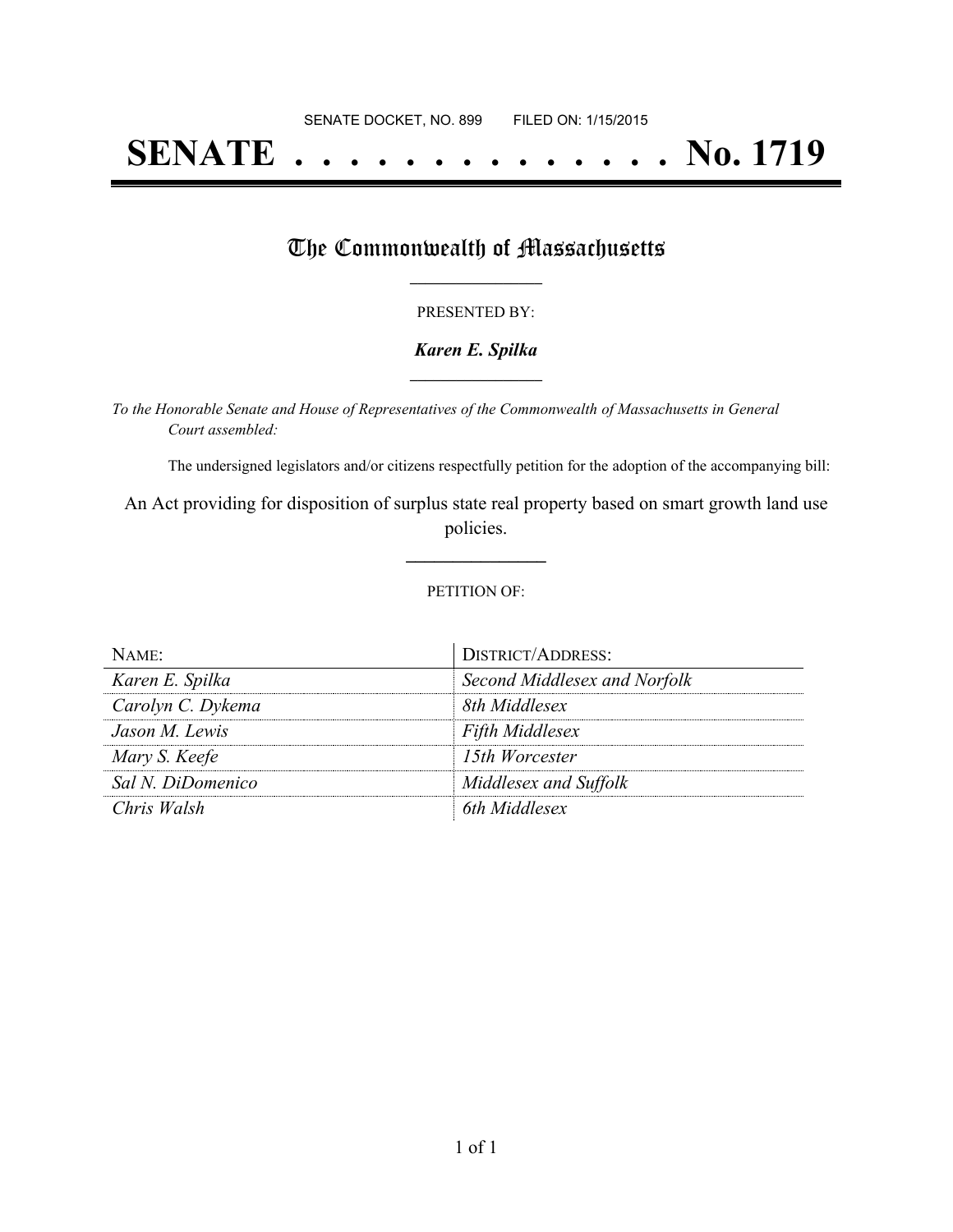### SENATE DOCKET, NO. 899 FILED ON: 1/15/2015

# **SENATE . . . . . . . . . . . . . . No. 1719**

By Ms. Spilka, a petition (accompanied by bill, Senate, No. 1719) of Karen E. Spilka, Carolyn C. Dykema, Jason M. Lewis, Mary S. Keefe and other members of the General Court for legislation relative to providing for disposition of surplus state real property based on smart growth land use policies. State Administration and Regulatory Oversight.

### [SIMILAR MATTER FILED IN PREVIOUS SESSION SEE SENATE, NO. *1535* OF 2013-2014.]

## The Commonwealth of Massachusetts

**In the One Hundred and Eighty-Ninth General Court (2015-2016) \_\_\_\_\_\_\_\_\_\_\_\_\_\_\_**

**\_\_\_\_\_\_\_\_\_\_\_\_\_\_\_**

An Act providing for disposition of surplus state real property based on smart growth land use policies.

Be it enacted by the Senate and House of Representatives in General Court assembled, and by the authority *of the same, as follows:*

| SECTION 1. Chapter 7C of the General Laws, as appearing in the 2012 Official Edition, |  |
|---------------------------------------------------------------------------------------|--|
|---------------------------------------------------------------------------------------|--|

2 is hereby amended by striking out sections 33 and 34, and inserting in place thereof the

3 following section:-

4 Section 33. (a) For the purposes of this section, in addition to terms defined in section 1,

5 the following terms shall have the following meanings, unless the context clearly requires

6 otherwise:

7 "Affordable housing", housing that is affordable for rental or purchase by families or

8 individuals whose income at initial occupancy is equal to or less than 100 per cent of the median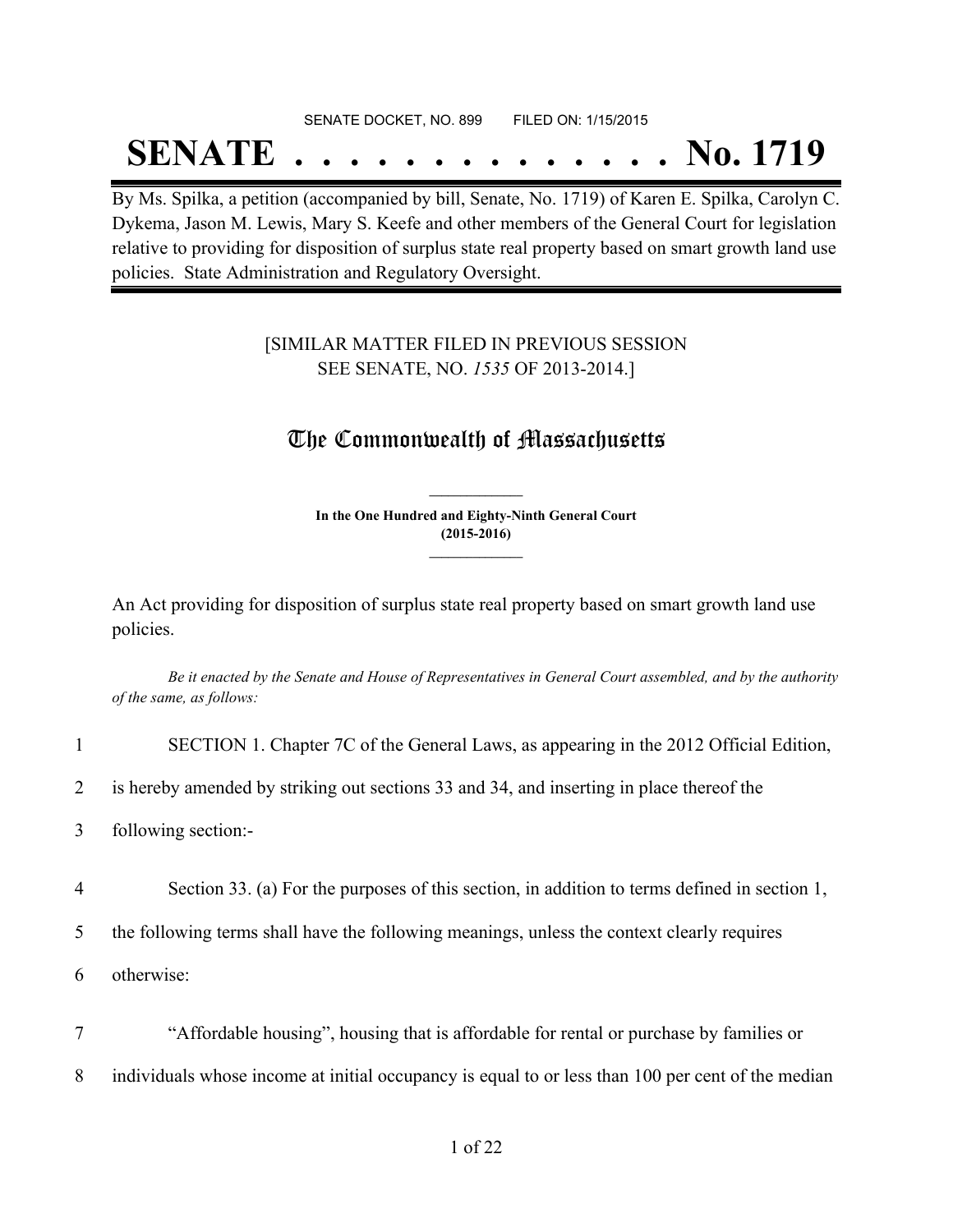| 9  | area income as determined by the United States secretary of housing and urban development for       |
|----|-----------------------------------------------------------------------------------------------------|
| 10 | federal housing programs.                                                                           |
| 11 | "Commissioner", the commissioner of capital asset management and maintenance.                       |
| 12 | "Direct public use", use of real property by a host municipality for the municipality's             |
| 13 | own operations and, with respect to any use of real property by a private non-profit organization,  |
| 14 | any use of the real property for affordable housing production, community economic                  |
| 15 | development, historic preservation or for open space acquisition or preservation.                   |
| 16 | "Division", the division of capital asset management and maintenance.                               |
| 17 | "Emergency," any situation caused by unforeseen circumstances which render currently                |
| 18 | used real property unusable or unavailable for the purposes intended and which creates an           |
| 19 | immediate need for other real property to preserve the health or safety of persons or property.     |
| 20 | "Host municipality", the municipality or municipalities within which state-owned real               |
| 21 | property conveyed, leased or otherwise transferred pursuant to this chapter is located.             |
| 22 | "Net cash proceeds", all payments paid to the commonwealth as and when paid, less any               |
| 23 | transaction-related expenses and expenses incurred in connection with the custody of the            |
| 24 | property by the division, and the regional planning agency under clause (ii) of subsection (g) for  |
| 25 | which it is not otherwise reimbursed, including, but not limited to, costs associated with the      |
| 26 | disposal or pre-development of the property from which the funds originated including, but not      |
| 27 | limited to, appraisals, surveys, site evaluation, site preparation, plans, recordings, smart growth |
| 28 | review and feasibility and other marketing studies and any other expenses relating to the disposal  |
| 29 | or project management services in connection with any reuse or redevelopment of the surplus         |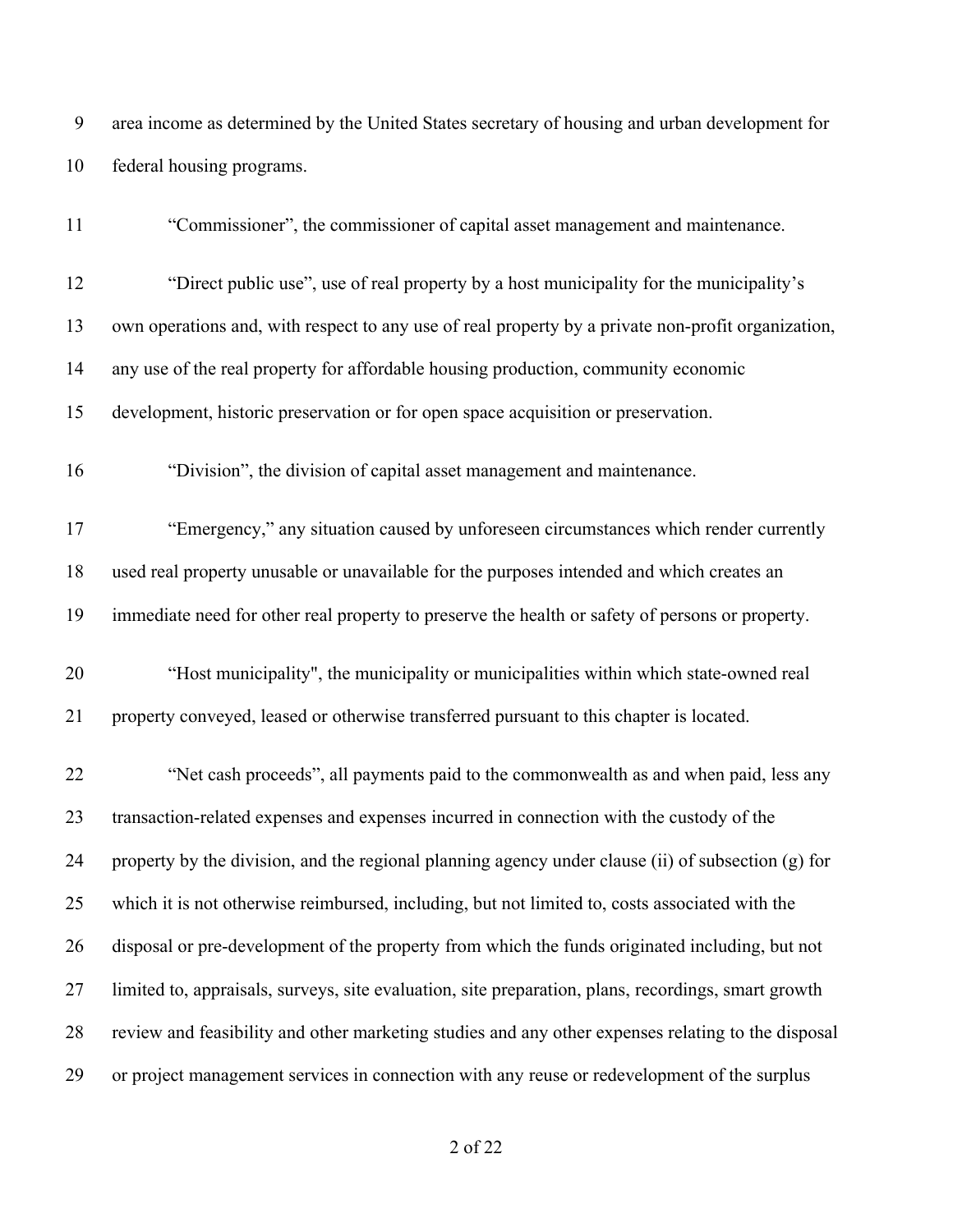| 31 | government as a result of the disposition.                                                          |
|----|-----------------------------------------------------------------------------------------------------|
| 32 | "Property", real property owned by the commonwealth.                                                |
| 33 | "Secretary", the secretary of administration and finance.                                           |
| 34 | "Surplus land coordination committee" or "committee", the committee established by                  |
| 35 | subsection (c).                                                                                     |
| 36 | "Surplus real property", real property of the commonwealth:                                         |
| 37 | (1) previously determined to be surplus to current and foreseeable state needs under                |
| 38 | section 33; or                                                                                      |
| 39 | (2) declared to be surplus under this section.                                                      |
| 40 | This term shall not include property subject to Article 97 of the Amendments to the                 |
| 41 | Constitution or any court facilities vacated and determined to be surplus by the commissioner       |
| 42 | and the chief justice for administration and management as a result of or in anticipation of the    |
| 43 | construction of new court facilities or the consolidation of court facilities in the city of        |
| 44 | Cambridge, Lowell, Salem or Worcester.                                                              |
| 45 | (b) (1) The commissioner shall be responsible for the acquisition, control and disposition          |
| 46 | of real property in the manner and to the extent provided in this chapter. The commissioner may     |
| 47 | delegate such responsibility to an administrator within the division, who has 10 years of           |
| 48 | experience in the management of commercial, industrial, institutional or public real property.      |
| 49 | When responsibility is delegated to an administrator, the written approval of the secretary shall   |
| 50 | be required before the transaction is finalized. The commissioner shall acquire an interest in real |
|    | 3 of 22                                                                                             |

real property under this chapter, and less any amounts that may be owing to the federal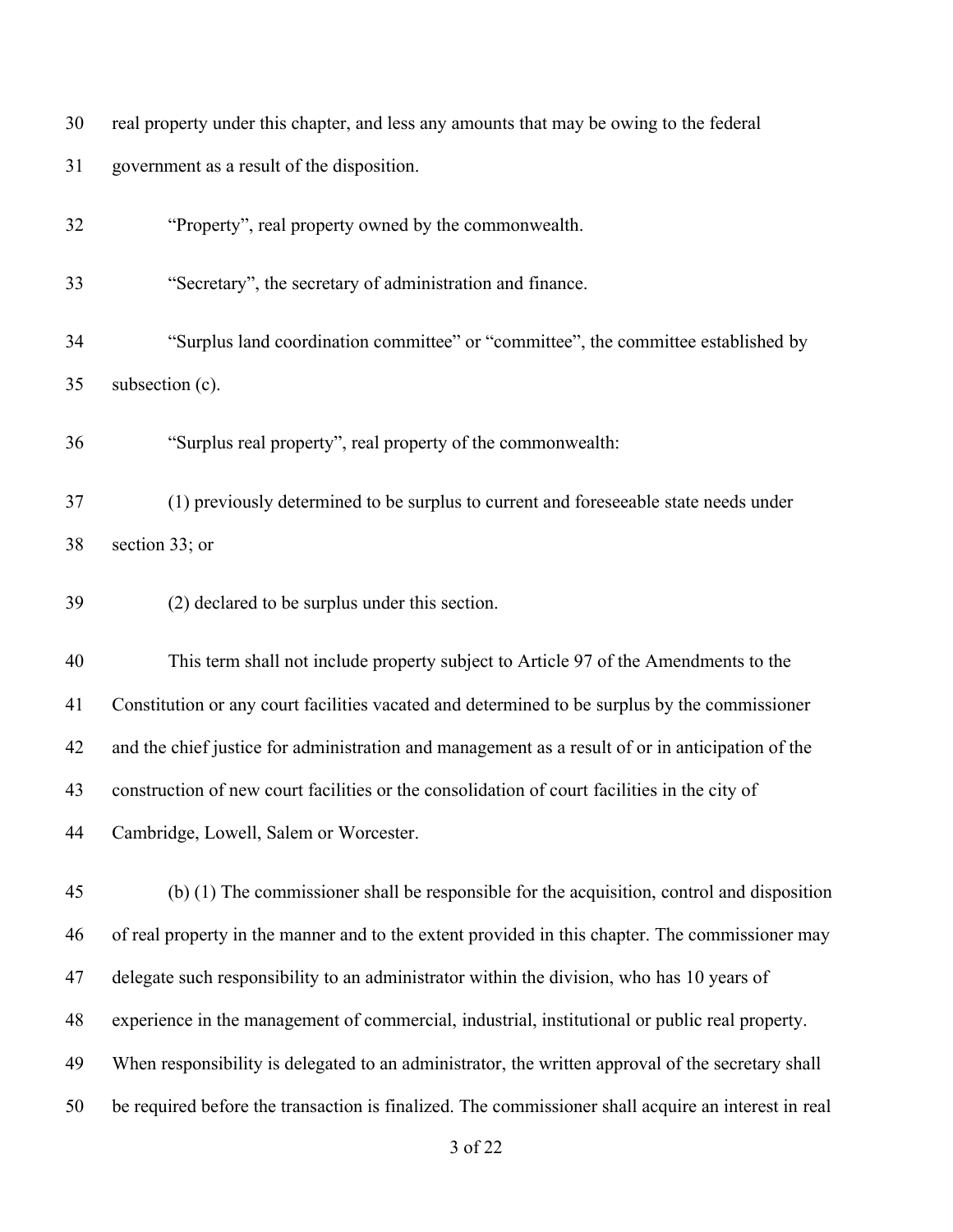property on behalf of the commonwealth for the use of state agencies by gift, purchase, devise, grant, eminent domain, rental, lease, rental-purchase or otherwise.

 (2) In acquiring properties and buildings for the use of state agencies, first consideration shall be given to any structures that have been certified as historic landmarks as provided by sections 26 to 27C, inclusive, of chapter 9, that have been listed in the National Register of Historic Places as provided by 16 U.S.C. section 470a or that have been designated historic landmarks by local historic commissions, unless use of such buildings would not be feasible in terms of costs and requirements when compared with other available properties.

 (3) Notwithstanding any general or special law to the contrary, real property acquired for the use of state agencies shall be held in the name of the commonwealth.

 (4) The commissioner shall assist in the preparation and shall approve of plans for the organization of all space within and around buildings and appurtenant structures used by state agencies, and shall assign the use of space within and around the state house, subject to rules that the committee on rules of the two branches acting concurrently may adopt, in accordance with sections 10, 16A and 17 of chapter 8; the John W. McCormack State Office Building; 100 Cambridge Street formerly known as the Leverett Saltonstall State Office Building; the Springfield Office Building; the Pittsfield Office Building; the Erich Lindemann Building; the Charles F. Hurley Building; and any real property acquired for the use of state agencies, the greater part of which is not needed by any 1 state agency; and any other real property assigned by law to the division.

 (5) The commissioner, in consultation with the secretaries of the executive offices or the chief justice of the administrative office of the trial court as the commissioner deems appropriate

of 22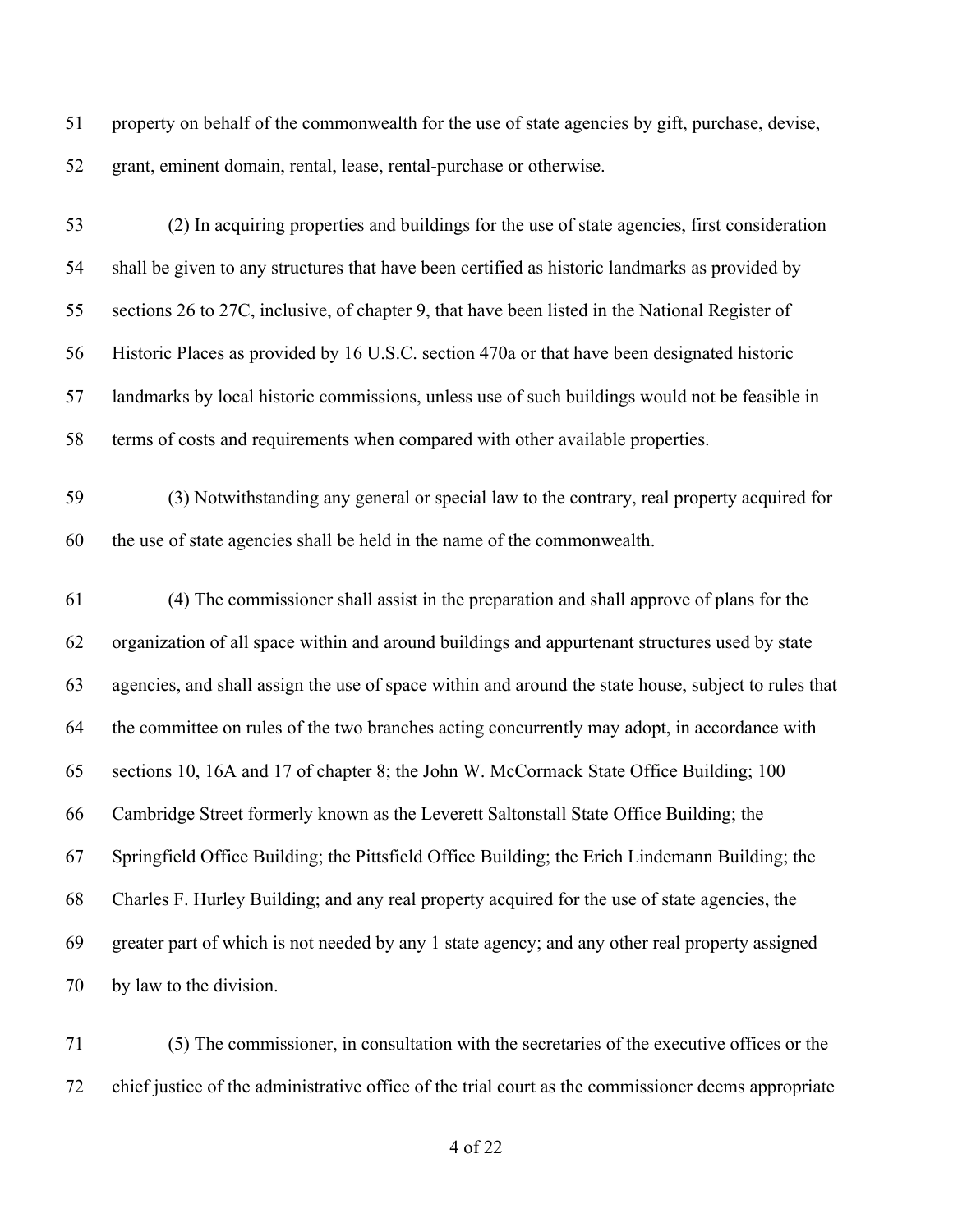and with the written approval of the secretary, may transfer and change the use of, and transfer responsibility for maintenance of, land, buildings and other real property of the commonwealth (other than the state house) within or between state agencies including, without limitation, to the division, and the judiciary. No such transfer within or between state agencies or executive offices which involves either a change in the purposes for which such building is currently used or a change in use in excess of 50 per cent of the usable floor space, shall be made without the prior approval of the general court. Such a transfer shall be based on a determination, made by the commissioner with the advice of the executive heads of affected agencies and secretaries of the executive offices in which such agencies are located, that such property or any part thereof, is not needed or not being put to optimum use under current conditions. The commissioner shall notify the chairs of house and senate committees on ways and means, the chairs of the joint committee on state administration and regulatory oversight and the representatives to the general court from the city or town in which such real property is located not less than 30 days prior to the final authorization of any transfer which does not require the approval of the general court, and such transfer shall only be made when the general court is in session except as provided hereafter. Such transfer may be made when the general court is not in session, and the thirty day notification requirement may be waived, only if the commissioner certifies in writing that an emergency exists; provided, however, that any such transfer may be authorized for a period not to exceed 6 months; and provided, further, that the commissioner shall submit his certification to and notify the chairs of house and senate ways and means committees and the chairs of the joint committee on state administration and regulatory oversight, and the representatives to the general court from the city or town in which such real property is located of such transfer at the earliest possible opportunity. An agency shall not be required to purchase or make payment, whether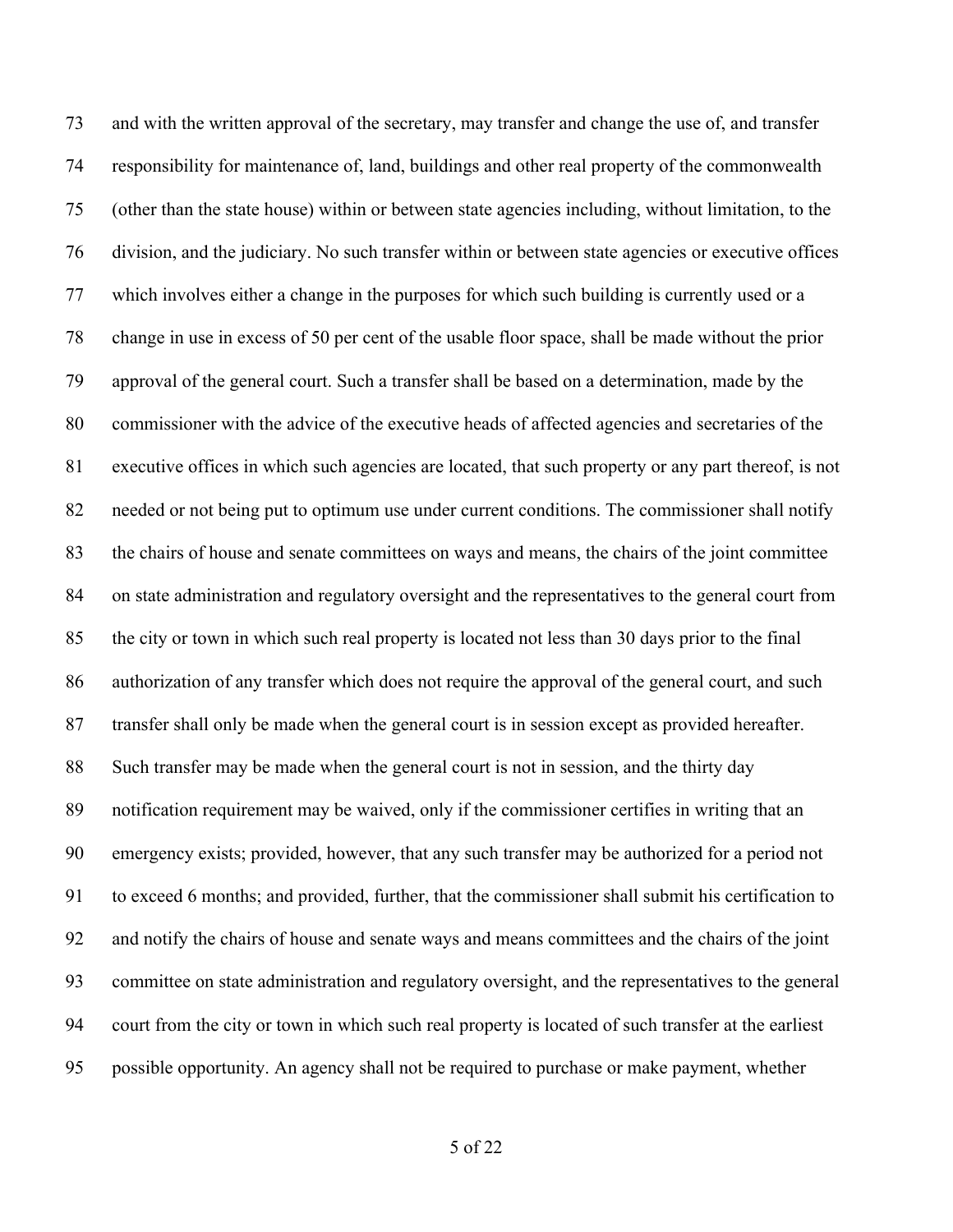directly or indirectly to acquire property or part thereof, which is made available for that agency's use. As a condition of the transfer of property to a state agency, the commissioner may require that the agency be financially responsible for any outstanding lease, contractual or debt obligations previously incurred by the commonwealth to acquire or improve the property and for any future maintenance, security and improvement costs for the property.

 (6) Notwithstanding any other general or special law to the contrary, the commissioner, in consultation with the surplus land coordination committee, may sell, lease for a term not to exceed 99 years, transfer or otherwise dispose of surplus real property of the commonwealth, as specified in this section.

 (c) There shall be a surplus land coordination committee. The committee shall consist of 1 representative appointed by each of the following: the secretary, the commissioner, the secretary of energy and environmental affairs, the secretary of housing and economic development, the secretary of transportation, the director of housing and community development, the executive director of the Massachusetts Association of Regional Planning Agencies, the president of the Massachusetts Association of Community Development Corporations, and the executive director of the Massachusetts Municipal Association. The representative appointed by the secretary shall chair the committee. At any committee meeting, a majority of the members of the board entitled to vote must be present to constitute a quorum. The committee shall meet at such times as the committee chair shall set, but no less than once every 3 months to consider the future re-uses of any surplus property. The committee shall provide a written recommendation to the commissioner on the appropriate future re-use of surplus 117 property, as set forth in subsection  $(g)$ .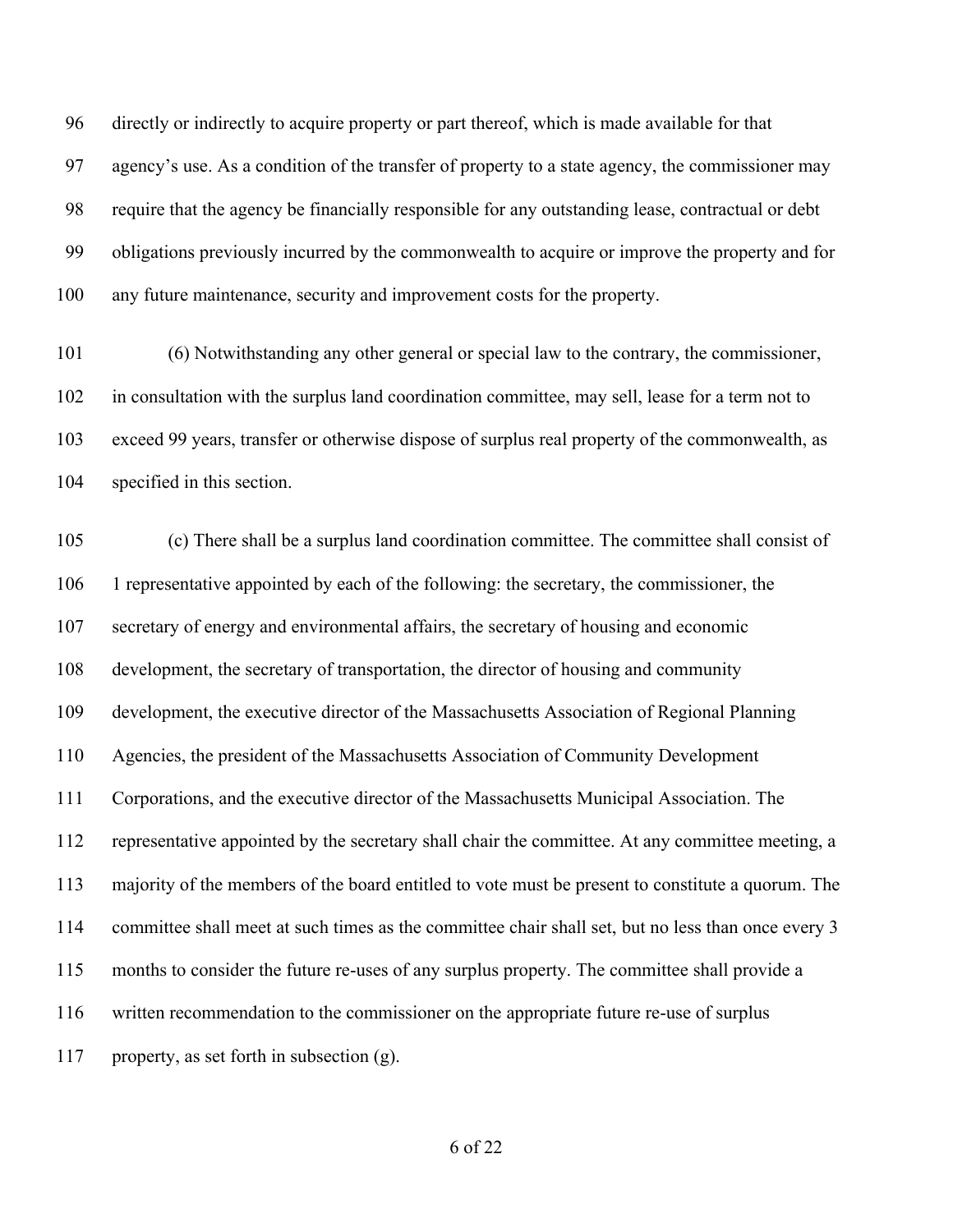No member of the committee shall be in violation of section 6 of chapter 268A for conduct which involves his participation, as a member of the committee, in a particular matter before the committee which may affect the financial interest of a business organization with which the member is affiliated, if the member, his immediate family and partner have no personal and direct financial interest in the particular matter and if the member discloses in writing his affiliation and financial interest to the committee and it is recorded in the minutes of the meeting of the committee.

 (d) In order to determine whether specified real property is surplus to the current and foreseeable needs of the commonwealth, the commissioner shall, within 30 days after receipt of a completed transfer request, provide written notice and inquiry to the executive heads of state agencies and secretaries of the executive offices, who shall have 30 days to submit a written response stating that the property is necessary for a specific current or foreseeable need of the agency. If no agency or executive office submits such a response within 30 days of the notice, the commissioner shall proceed with further actions required before declaring a parcel surplus as provided in subsections (e) and (f). Alternatively, if a written response is timely received specifying a current or foreseeable need for the property or any part thereof, the commissioner shall, in consultation with the secretary, the surplus land coordination committee and with those responding affirmatively and the written approval of the secretary, determine whether the real property or part thereof, shall: (1) be retained and made available on account of a current or foreseeable use by a state agency, or (2) be recommended for disposal as surplus property on a temporary or permanent basis. Preference shall be given to ensuring that real property is made available for state needs and not permanently disposed, where a state agency has submitted a timely written response specifying a current or foreseeable need for the property. When the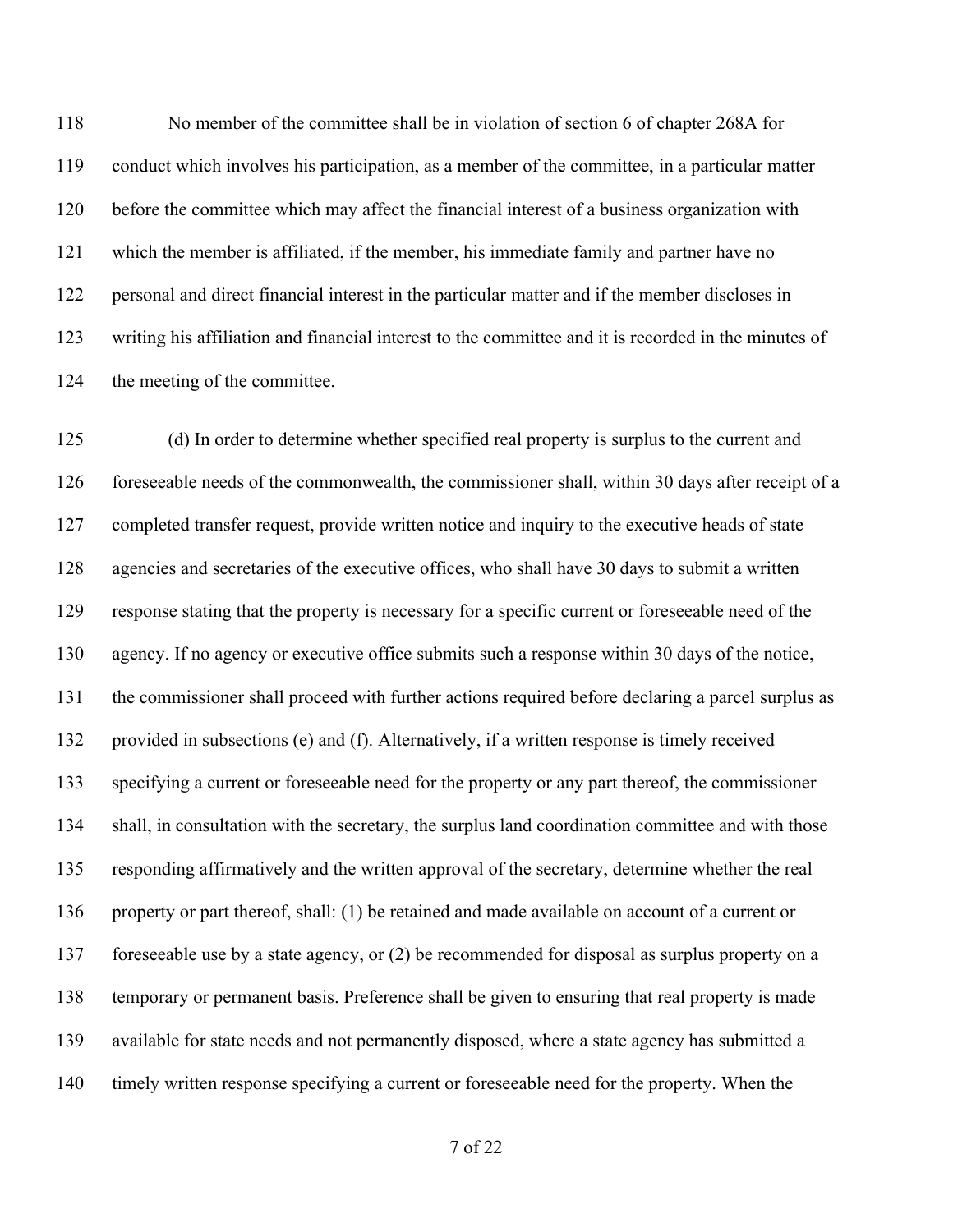commissioner determines that real property is surplus to current state needs but not to foreseeable state needs, the commissioner shall take all necessary action to ensure that any disposition of the real property is temporary and maintains the commissioner's ability to make 144 such real property available to a state agency as needed.

 (e) Before making a determination that any real property larger than 2 acres or valued at more than \$1,000,000 is surplus to current and foreseeable state uses, the commissioner shall file a report with the joint committee on state administration and regulatory oversight that shall include the commissioner's recommendation as to the proposed designation of the real property as surplus. Within 30 days of such filing, the joint committee shall hold a public hearing on the commissioner's proposed designation. The joint committee shall report its findings to the general court together with legislation within 30 days of the public hearing and provide a copy of its findings and legislation to the commissioner. Before the commissioner may determine that the real property should be declared surplus to current and foreseeable state uses, there shall be an affirmative vote of the general court enacting legislation; provided, however, that if the general court does not enact such legislation within 60 days of the report of the joint committee, the commissioner shall be authorized to proceed with a determination whether the real property should be declared surplus to current and foreseeable uses.

 (f) Before making a determination that the real property should be declared surplus to current and foreseeable state uses, the commissioner shall, within 10 days of the general court's action as required by subsection (e), provide simultaneous written notification to the host municipality and the regional planning agency for the region where the real property is located indicating that the real property is available. For parcels of real property larger than 2 acres or valued at more than \$1,000,000, the commissioner shall commission the regional planning

of 22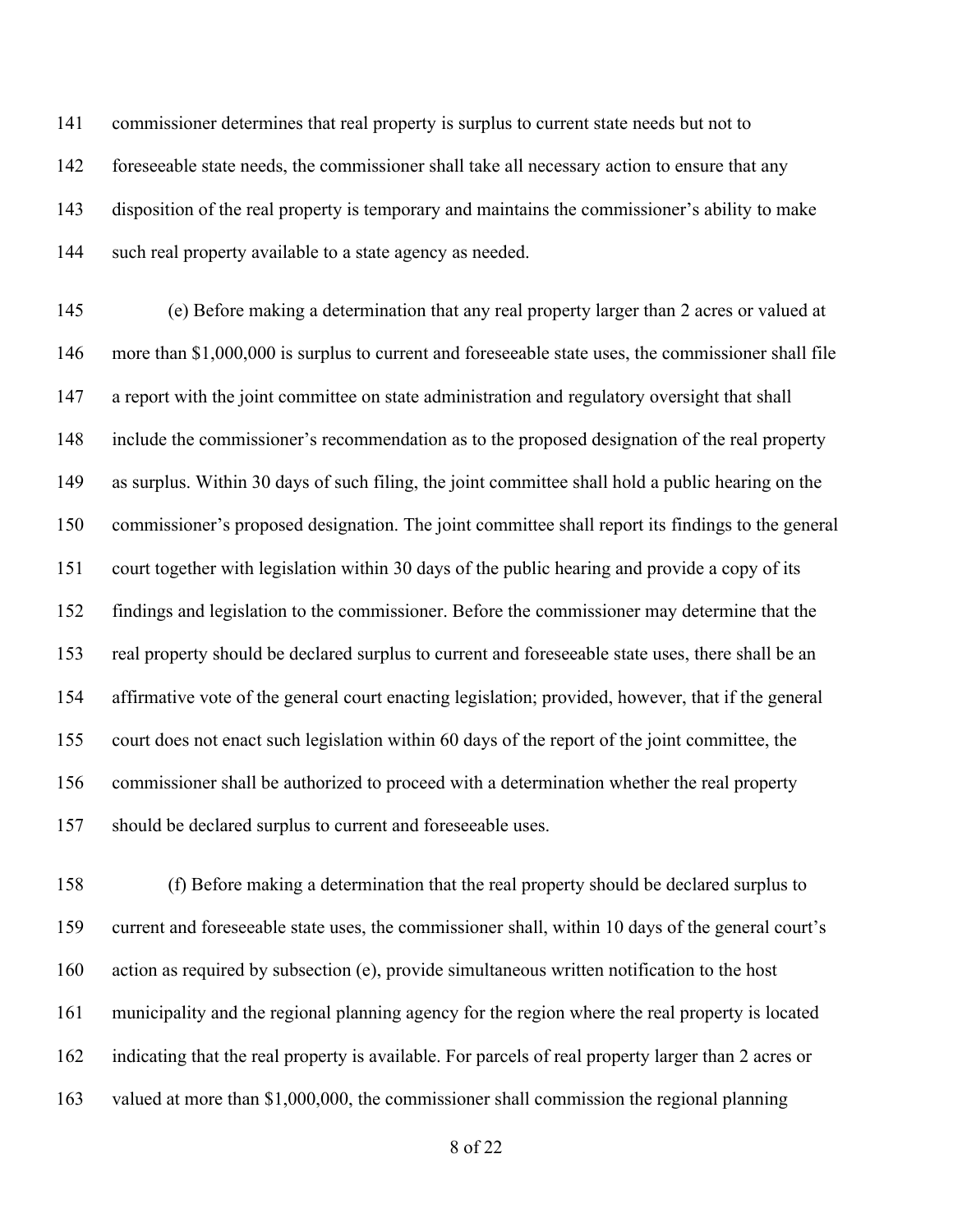agency for the region where the real property is located to conduct a smart growth reuse review. If the surplus property is located in more than 1 municipality served by more than 1 regional planning agency, the commissioner shall select 1 regional planning agency to conduct the smart growth review for the entire property. In each smart growth review, the regional planning agency shall consider the need for a variety of housing options, including but not limited to the development of supportive and affordable housing for the physically and cognitively disabled and the mentally ill, economic development and jobs, open space preservation; current and prospective zoning of the site; need for municipal capital facilities and public uses; impacts on traffic and transit; impacts on the environment and natural resources, and on agricultural lands; existence of historically significant structures; availability of infrastructure, including water supply, waste water and storm water run-off; fiscal impact of the development on the host municipality; remediation of contamination; and other smart growth implications. Within 60 days after the request by the commissioner for a smart growth review, the regional planning 177 agency shall complete and submit the review in writing to the commissioner and to the surplus land coordination committee, and shall make the review available to all parties listed in subsection (e). Reasonable costs incurred by the regional planning agency shall be considered part of the disposition expenses paid for by the division, and reimbursed from the total proceeds of the sale or lease of surplus property received by the commonwealth not to exceed \$6,000 per parcel reviewed. If the smart growth review is not completed within 60 days after the commissioner's request for the review, the commissioner may dispose of the surplus property in accordance with this section.

 If the surplus property is 2 acres or less or valued at \$1,000,000 or less but the commissioner, in consultation with the committee, makes a determination that a smart growth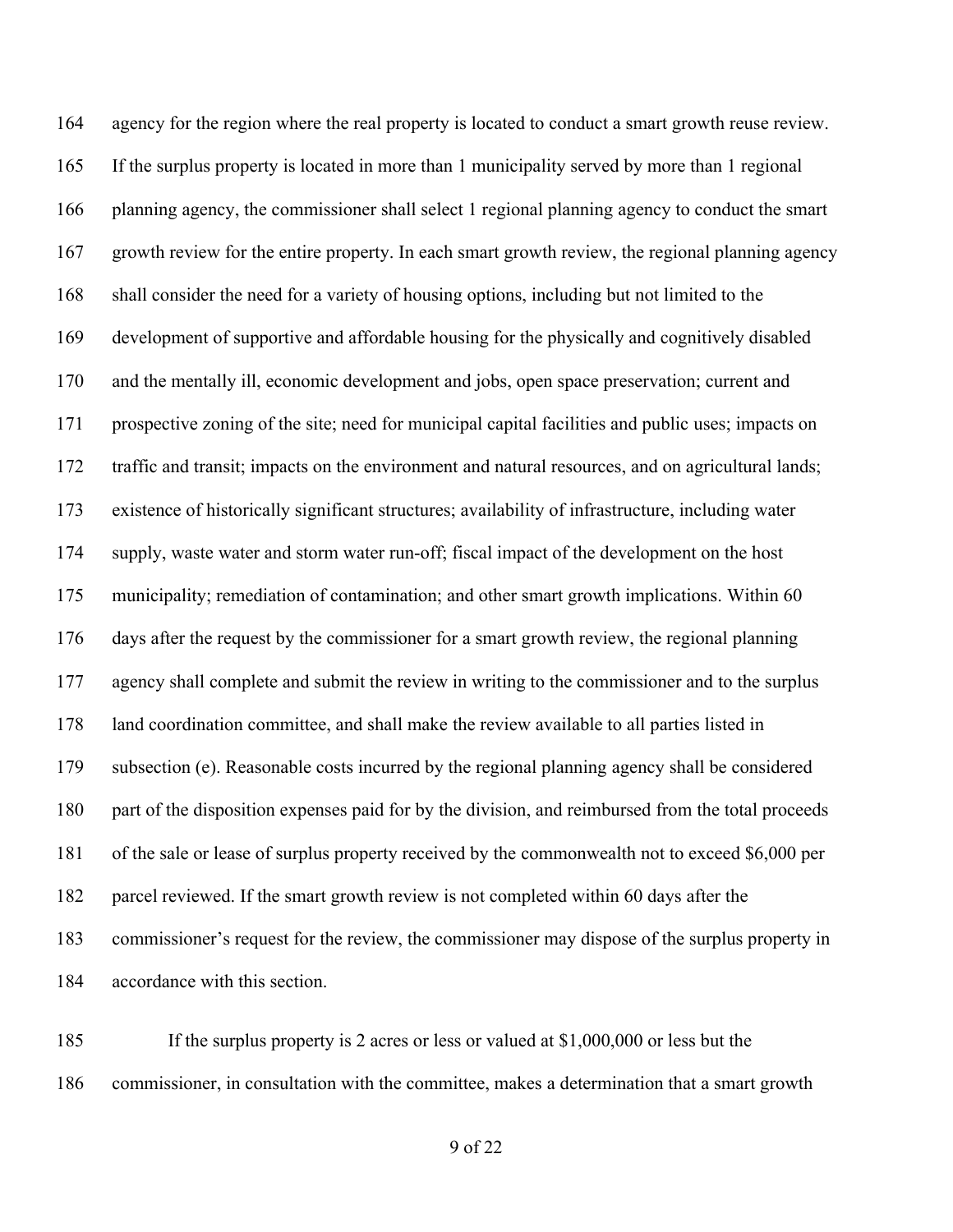review is necessary, the smart growth review shall be conducted in accordance with this subsection.

 (g) If the commissioner, in consultation with the committee and the secretary, and after any required smart growth review as provided in subsection (f) or any required legislative approval as provided in subsection ( ), declares that real property is surplus to current or foreseeable state needs, the commissioner shall, within 10 days after such determination, provide written notice for each host municipality to the chief executive officer of the city or town, the county commissioners, the regional planning agency and the members of the general court representing the host municipality as well as adjoining cities or towns. Such written notice shall include: (1) a statement that the property is currently being considered by the commissioner for disposal on a temporary or permanent basis as surplus; (2) a general description of the property under consideration for disposal including as applicable, a description of the land, buildings, appurtenant structures and equipment and the current use and square footage of such property; (3) a legal description of the property including approximate metes and bounds and other information identifying any existing easements, restrictions or other conditions, to the extent available; (4) a statement that the municipality in which any portion of the property is located has a right of first refusal to acquire the property and the right to assign such right as set forth in subsection (h); and (5) an invitation to make written comments about the future use of the property.

 (h) Each host municipality shall have a right of first refusal to acquire the surplus real 207 property located within such municipality for a direct public use on the terms and conditions as offered by the commissioner pursuant to this subsection at 80 per cent of the value established pursuant to subsection (k). The host municipality shall have the right of first refusal to purchase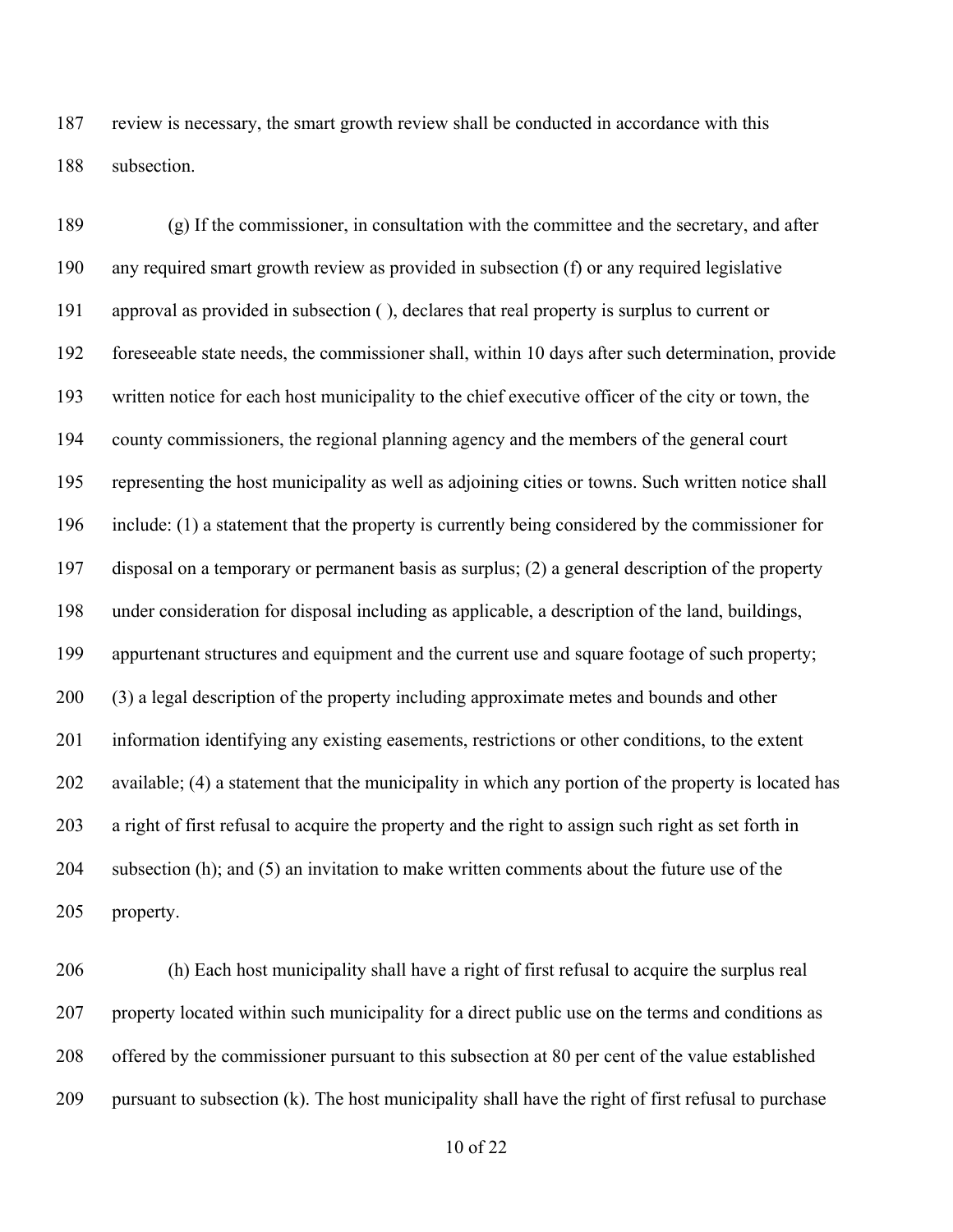the real property for a purpose other than a direct public use at fair market value as established pursuant to this chapter. Section 14 of chapter 40 shall apply to the purchase of surplus real property by a host municipality under this section; excepting any applicable restriction based on average assessed valuation. The commissioner may accept a flexible payment schedule at his discretion, provided, that all payments shall be made within 5 fiscal years of the sale or lease of the surplus real property to the host municipality. This right of first refusal must be exercised, if at all, by the host municipality giving written notice of the municipality's intention to acquire the property for a direct public use to the commissioner within 180 days after the written notice 218 given by the commissioner pursuant to subsection  $(g)$ . If the host municipality does give such written notice, the host municipality shall have until the date which is 180 days after its written notice to the commissioner to close on the purchase or lease of the property on such terms, conditions and restrictions as previously offered by the commissioner, provided, that the commissioner may grant a host municipality additional time to close on the purchase or lease of the property. If a host municipality has held a vote for debt exclusion under section 21C of chapter 59 to finance the surplus real property purchase, the date by which the host municipality shall exercise its option to purchase shall be extended until 7 days after the vote, but the vote shall take place at the next municipal election after the host municipality voted to put the debt exclusion on the ballot. If the host municipality fails to close the purchase of the property within 228 the allowed time, the sole remedy of the commonwealth against the host municipality for such failure is to proceed with the disposition of the property without further right of purchase by the host municipality; but, if the failure to close on the purchase of the property was in bad faith as determined by the commissioner, the commonwealth shall not be required to share proceeds of the sale of the real property with the host municipality as required by subsection (q). The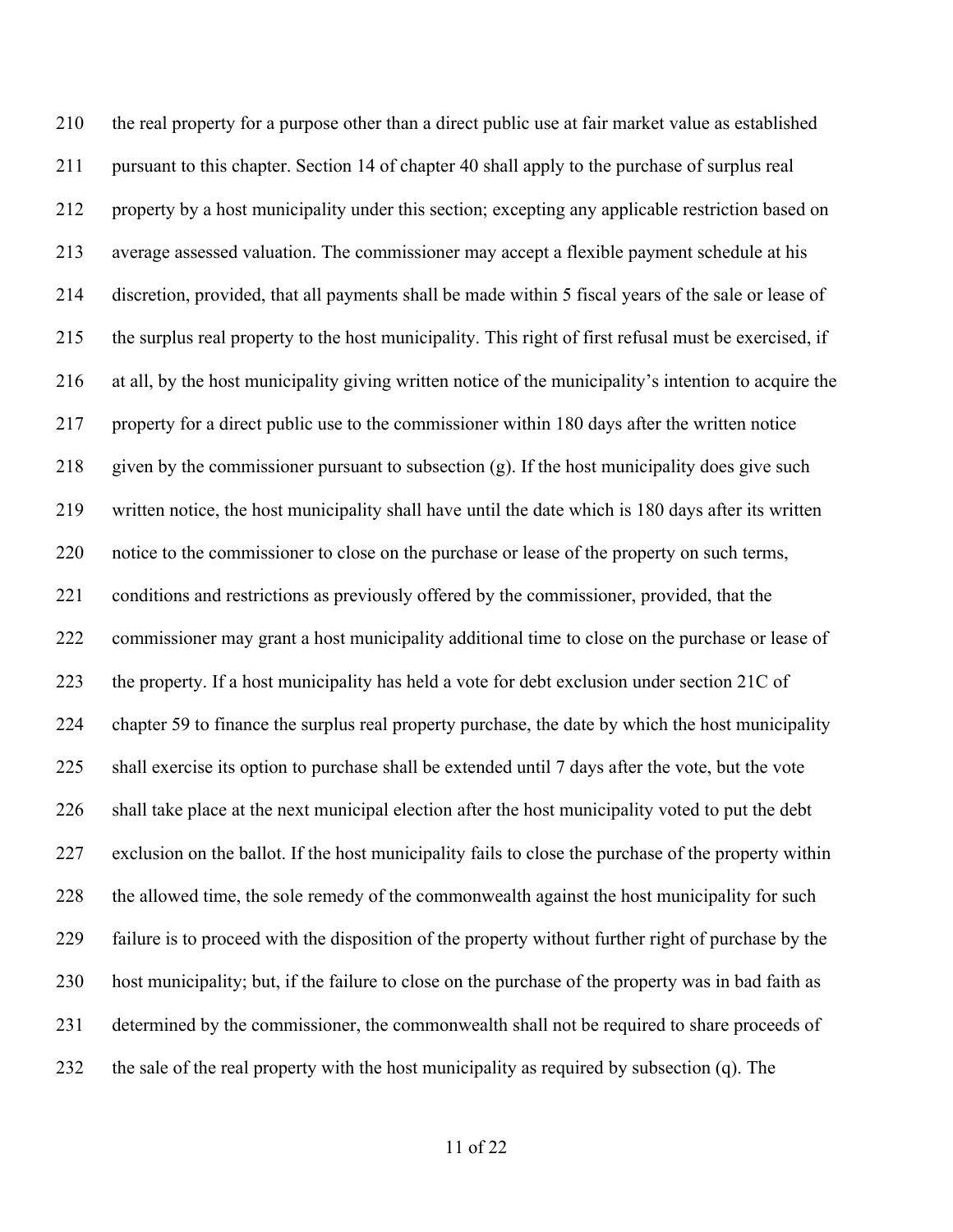commissioner shall ensure that any deed, lease or other disposition agreement conveying surplus real property to the host municipality provides that the use of the property shall be limited to the direct public use specified by the host municipality and provides for effective remedies on behalf of the commonwealth as deemed appropriate by the commissioner, which remedies may include, without limitation, that the title or lesser interest conveyed may revert to the commonwealth upon the recording of a notice in the appropriate registry of deeds, in the event of a failure to comply such use restriction.

 A host municipality that has exercised its right of first refusal or otherwise has a right to close on the property, at its own expense, may enter upon the property and any of its agents or contractors may enter upon the property, to conduct inspections, surveys, or tests customarily performed in real estate transactions for the type and nature of the property specified as surplus as long as the commissioner is notified and consents to the inspection, host municipality shall be responsible to the commonwealth for any damage to the property, and shall hold harmless the commonwealth from all losses arising out of a claim of any nature from a third party, which resulted from conducting any such inspection, survey or test.

 A host municipality exercising a right of first refusal as provided in this subsection may engage the services of the Massachusetts Development Finance Agency to perform planning, feasibility, marketing, and other studies or to provide project management services in connection with any re-use or redevelopment of the real property.

 A host municipality shall be permitted to assign its right of first refusal to purchase the real property for a direct public use at 80 per cent of the fair market value of the real property as established pursuant to this chapter to a non-profit organization for a direct public use of such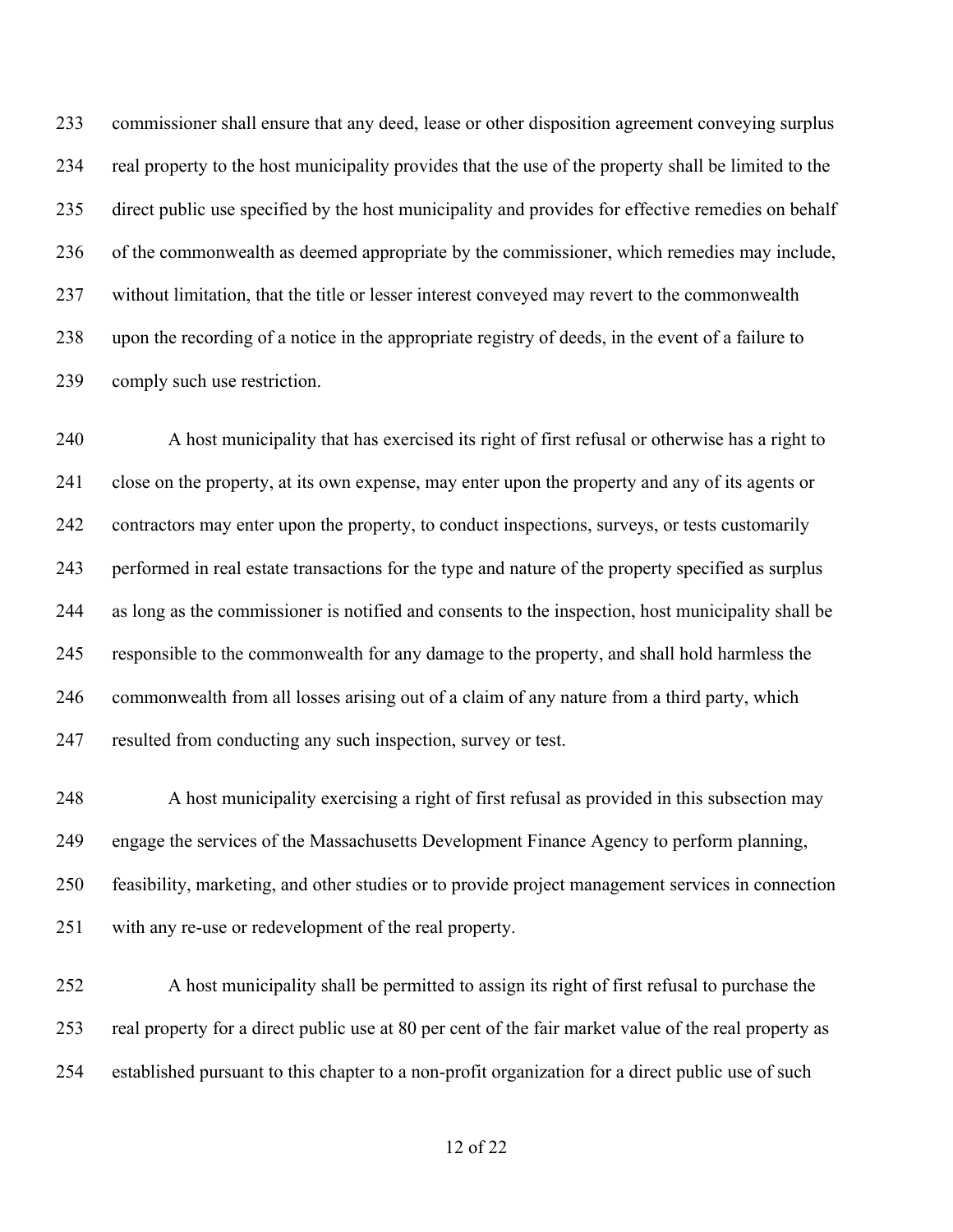organization. The host municipality must make the assignment, if at all, within 180 days of 256 receipt of notification pursuant to subsection  $(g)$ , the assignee non-profit organization must exercise said right, if at all, within 90 days of its assignment by the host municipality by providing written notice to the commissioner of the assignee non-profit organization's intent to purchase the real property. The assignee non-profit organization shall then have an additional 90 days from its exercise of said assignment by the host municipality to close on the purchase of the real property. In the event that the assignee non-profit organization fails to close on the purchase 262 of the real property within such time, the sole remedy of the commonwealth against the host municipality for such failure is to proceed with the disposition of the real property without further right of purchase by the host municipality; provided, however, that if said failure to close on the purchase of the real property was in bad faith, the commonwealth shall not be required to share proceeds of the sale of said real property with the host municipality as required by subsection (q).

 (i) If the host municipality does not elect to exercise its right of first refusal by giving written notice of its intention to acquire the surplus real property or notice of its election to assign its right of first refusal within 180 days in accordance with subsection (k), or if the host municipality timely makes such election but fails to close the purchase, lease or other disposition of the property or to make the assignment within the allowed time, or the assignee fails to close the purchase, lease or other disposition of the property, the host municipality shall be deemed to have waived its right of first refusal and the commissioner may dispose of the surplus property in accordance with this section, as follows:

 (i) If the surplus property exceeds 2 acres or is valued at \$1,000,000 or more, the commissioner shall, within 45 days after the waiver and after reasonable public notice, conduct a

of 22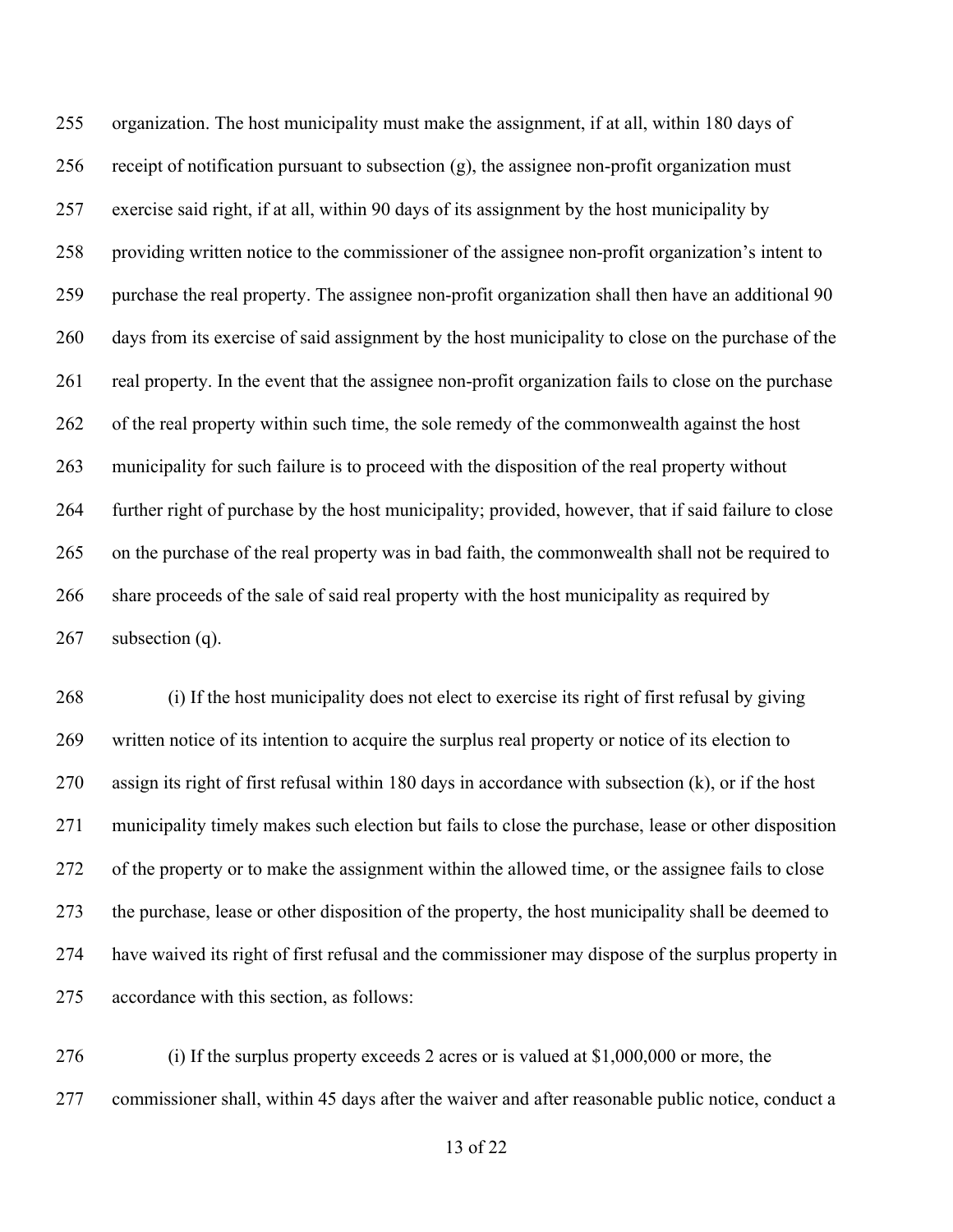278 public hearing in each municipality in which the surplus property is located for the purpose of receiving public comment on the potential re-uses and appropriate restrictions upon the use of the property. The commissioner shall, within 30 days after such hearing, prepare a written report of all oral or written testimony received at a public hearing, and shall submit such report to the committee and to the regional planning agency serving the community in which the surplus property is located (ii) If the surplus property is 2 acres or less or valued at \$1,000,000 or less but the commissioner, in consultation with the committee, makes a determination within 60 days after the waiver that a hearing is necessary, the public hearing shall be conducted in accordance with this section.

 (iii) Within 60 days after its receipt of the commissioner's report of any public hearing held, and after the completion of any smart growth study undertaken pursuant to subsection (f) above, the committee shall provide a written recommendation to the commissioner on the appropriate disposition for any parcel, and recommend a variety of appropriate uses, restrictions, and future obligations for the disposition of each surplus parcel including, but not limited to, its suitability for housing, , including but not limited to the development of supportive and affordable housing for the physically and cognitively disabled and the mentally ill, economic development or preservation as open space, the parcel's historical significance, a community's master plan, and what restrictions, if any, should be imposed on its use and development; provided, however, that provided, however, that in the case of real property formerly used as a department of mental health state hospital or department of mental retardation in patient care facility, the committee shall place a reuse restriction on land ensuring that at least 15% of any housing units developed on the real property be affordable supported housing for individuals who are clients, or former clients of the respective department; provided further, that such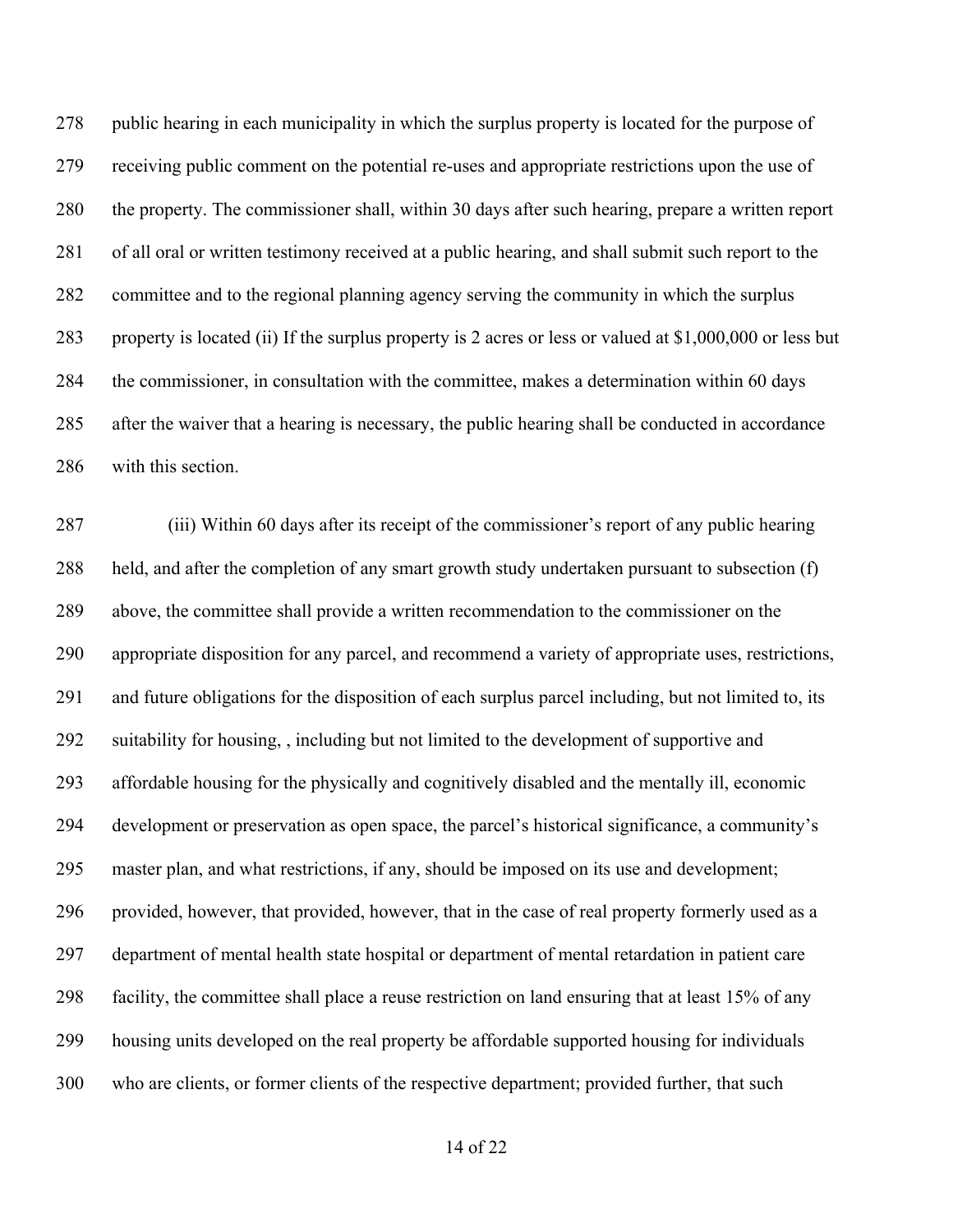housing shall be made affordable and available to such individuals with incomes of 15% of average median income or below. The committee in making recommendations to the commissioner on the re-uses, restrictions and development of the surplus property shall consider any: (1) , written report from any public hearing pursuant to clause (i) above; (2) testimony, recommendations or comments, from a host municipality including any recommendation or comment from a local re-use committee established by such host municipality to advise on the future reuse of land, buildings or structures; (3) testimony, recommendations or comments from immediate surrounding communities and from any member of the general court representing the host municipality where the surplus property is located; (4) smart growth review conducted under subsection (f) above; (5) comments and recommendations by the commissioner; and (6) established state and local plans and policies. The committee may also consider any other testimony and necessary and relevant information received with respect to the surplus property. If the committee does not recommend appropriate uses for the property within that 60 day period, the commissioner may dispose of the property without a recommendation from the committee in a manner consistent with this section.

 (iv) Before disposing of surplus real property, the commissioner (1) shall identify any restrictions or conditions on such property's re-use and development which the commissioner considers appropriate to reflect the recommendation of the surplus land coordination committee and take into consideration established state, regional and local plans and policies, any recommendations or comments from a host municipality including, without limitation, recommendations or comments submitted at a hearing held pursuant to clause (i), and from any member of the general court representing the host municipality; and (2) shall ensure that any deed, lease or other disposition agreement sets forth all such re-use restrictions, provides for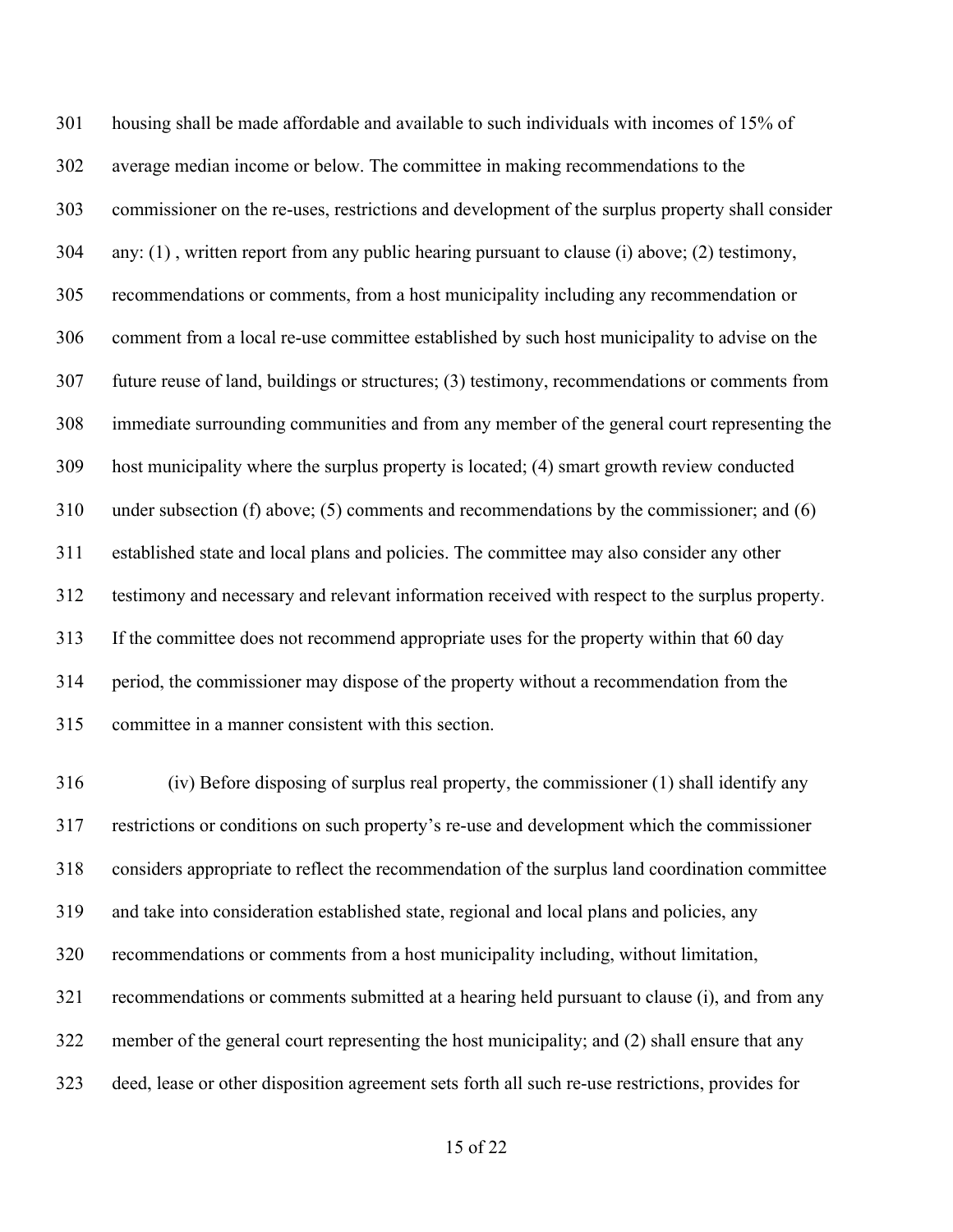effective remedies on behalf of the commonwealth and provides, in the event of a failure to comply with the re-use restrictions by the grantee, lessee or other recipient, that the title or lesser interest conveyed shall revert to the commonwealth upon the recording of a notice in the appropriate registry of deeds.

 (j) The commissioner shall on a quarterly basis send to the house and senate chairs of the joint committee on state administration and regulatory oversight and the house and senate committees on ways and means a detailed list of all property which has been determined to be surplus to current and foreseeable state needs pursuant to subsections (d) through (f) and is being considered for disposition by the commissioner and the surplus land coordination committee, together with recommendations for disposition of each parcel of property and its potential uses and restrictions to the extent they have been developed and approved pursuant to this section.

 (k) The commissioner shall establish the value of surplus real property using customarily accepted appraisal methodologies, including without limitation, a written appraisal by an independent professional real estate appraiser, licensed by the commonwealth, with 5 or more years of experience in the appraisal of commercial or industrial real estate. The value shall be calculated both: (1) for the highest and best use of the surplus real property; and (2) subject to uses, restrictions, encumbrances and other conditions and terms for the type of disposition, whether by sale or lease, as defined in writing by the commissioner. Notwithstanding the foregoing, the value of any property to be sold or leased to a host municipality for a direct public use shall be calculated subject to the restriction to direct public use and to such other uses, restrictions, encumbrances and other conditions and terms as defined in writing by the commissioner. In no instance in which the commonwealth retains responsibility for maintaining the property shall the terms provide for payment of less than the annual maintenance costs.

of 22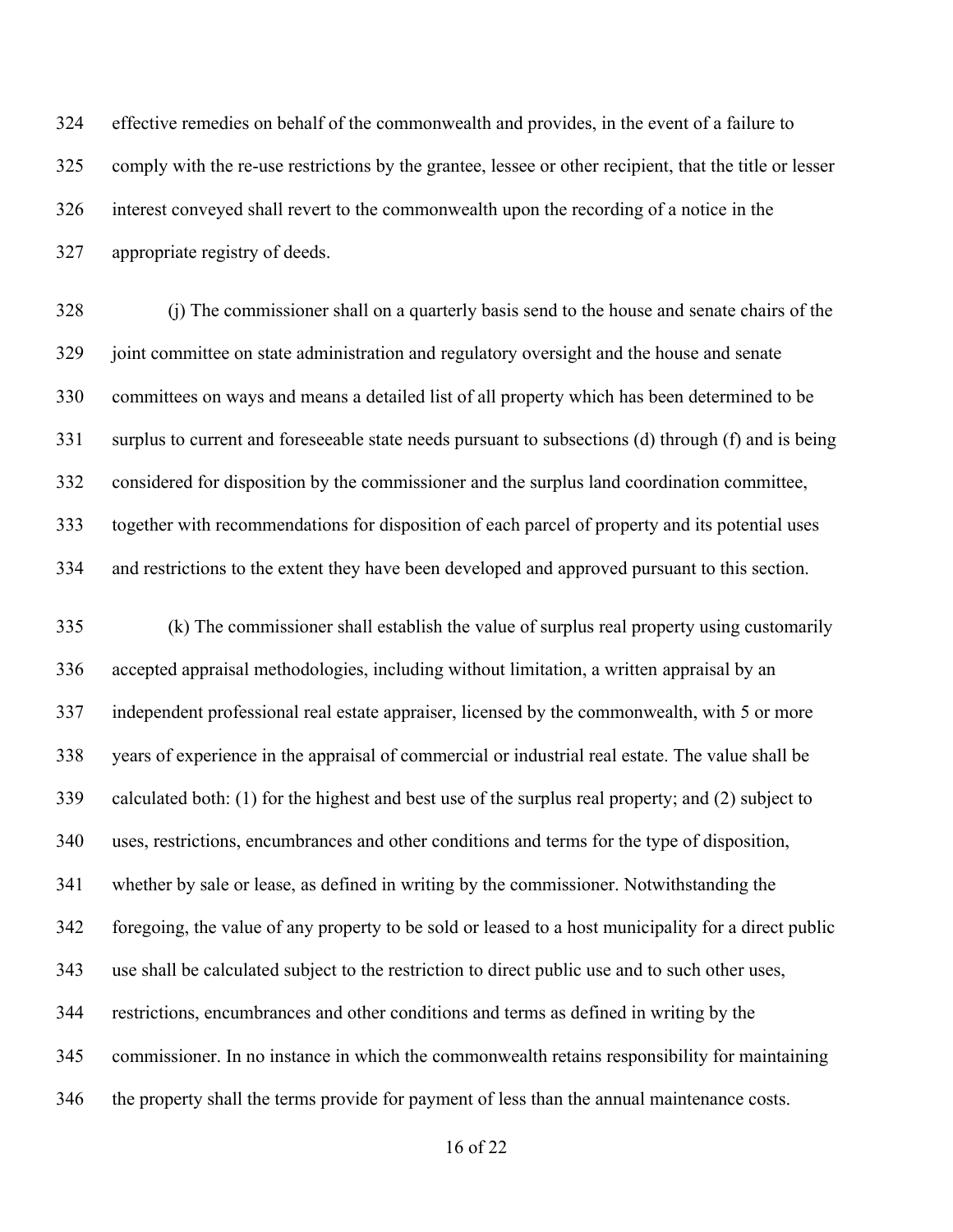(l) For any disposition of surplus real property other than to a host municipality which has exercised its right of first refusal or right of assignment pursuant to subsection (k), the commissioner shall dispose of surplus real property using appropriate competitive processes and procedures, subject to the notification and advertising provisions of section 36. These competitive processes may include, but are not limited to, auction, sealed bids and requests for price and development proposals. At least 30 days before the date of an auction or the date on which bids, proposals or other offers to purchase or lease surplus real property are due, the commissioner shall place a notice in the central register published by the state secretary under section 20A of chapter 9 stating the availability of such property, the nature of the competitive process and other information deemed relevant, including the time and location of the auction, the submission of bids or proposals and the opening thereof. A host municipality which did not exercise its right of first refusal or right of assignment pursuant to subsection (k) to acquire surplus real property may submit a bid, proposal or other offer to purchase or lease surplus real property in response to such competitive process.

 (m) The commissioner shall place a notice in the central register and notify in writing all parties listed in subsection (g), identifying the individual or firm selected as party to the real property transaction, along with the amount of the transaction. If the commissioner accepts an amount below the value calculated under subsection (k), he shall include the justification for doing so, specifying the difference between the calculated value and the price received.

 (n) No agreement for the sale, lease, transfer or other disposition of surplus real property, and no deed executed by or on behalf of the commonwealth, shall be valid unless the agreement or deed contains the following certification, signed by the commissioner: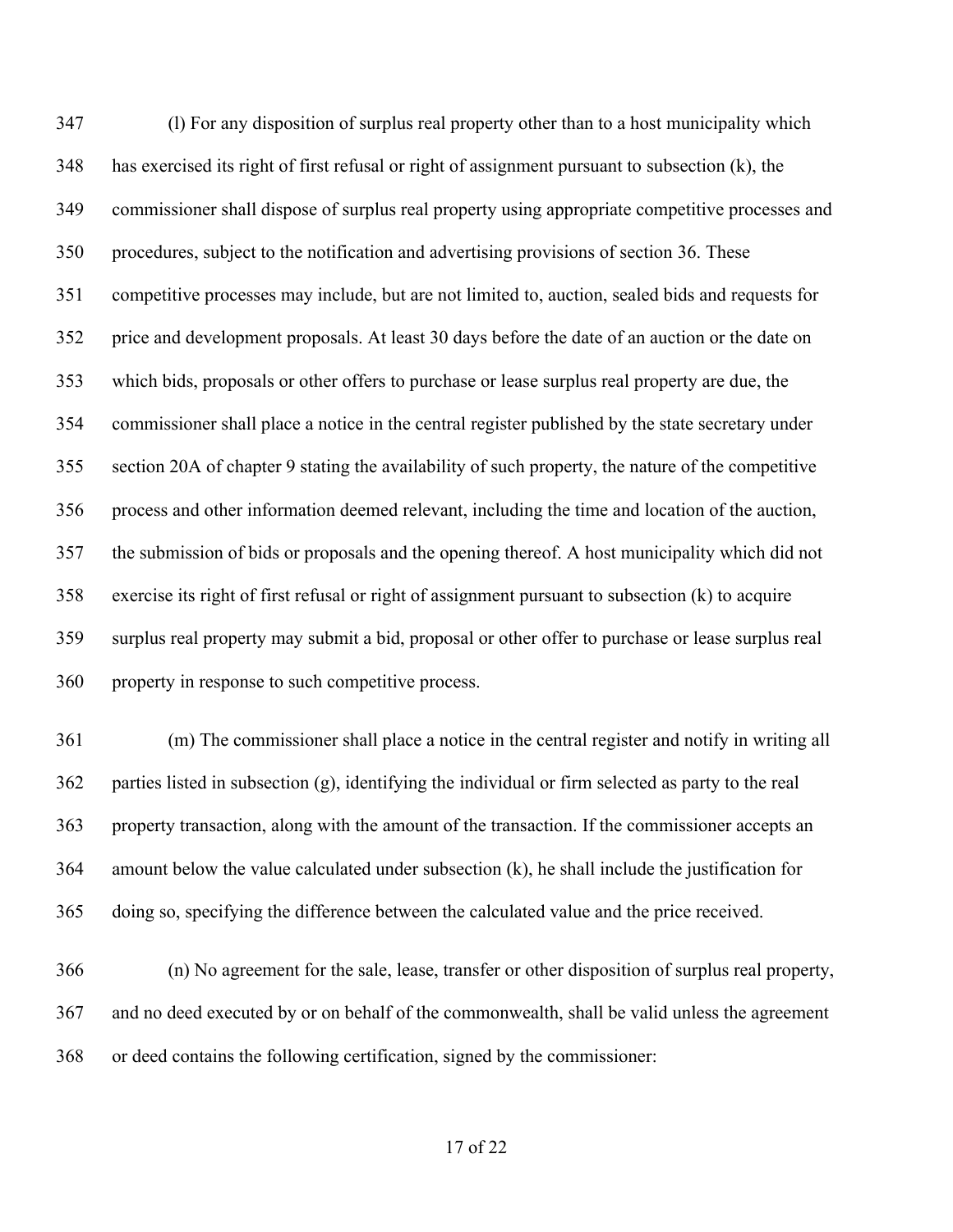"I certify under penalties of perjury that I have fully complied with sections 33 and 36 of the General Laws in connection with the property described in this document."

 (o) No agreement for the sale, lease, transfer or other disposition of surplus real property shall be valid unless the purchaser or lessee has executed and filed with the commissioner the statement required by section 38.

 (p) The grantee or lessee, including any host municipality or any assignee of a host municipality's right of first refusal, of any surplus real property shall be responsible for all costs including, but not limited to, appraisals, surveys, plans, recordings and any other expenses relating to the transfer, as shall be considered necessary by the commissioner.

 (q) The division shall transfer the net cash proceeds of each sale or lease of surplus real property to the secretary within 45 days after the closing of such sale or lease. The secretary shall distribute such funds on at least a quarterly basis in the following order of priority each year, and the secretary shall annually report to the house and senate committees on ways and means detailing the total amount and distribution of these funds:-

 (i) 15 per cent of the net cash proceeds from the sale or lease of each such property shall be paid to the host municipality; but if the host municipality has adopted for such property either an approved smart growth zoning district under chapter 40R or an approved priority development site under chapter 43D, 25 per cent of the net cash proceeds from the sale or lease of the particular parcel shall be paid to the host municipality. A municipality that acquires a property either by exercise of its right of first refusal pursuant to subsection (h) or through a competitive process pursuant to subsection (l) shall not receive a percentage of the net cash proceeds.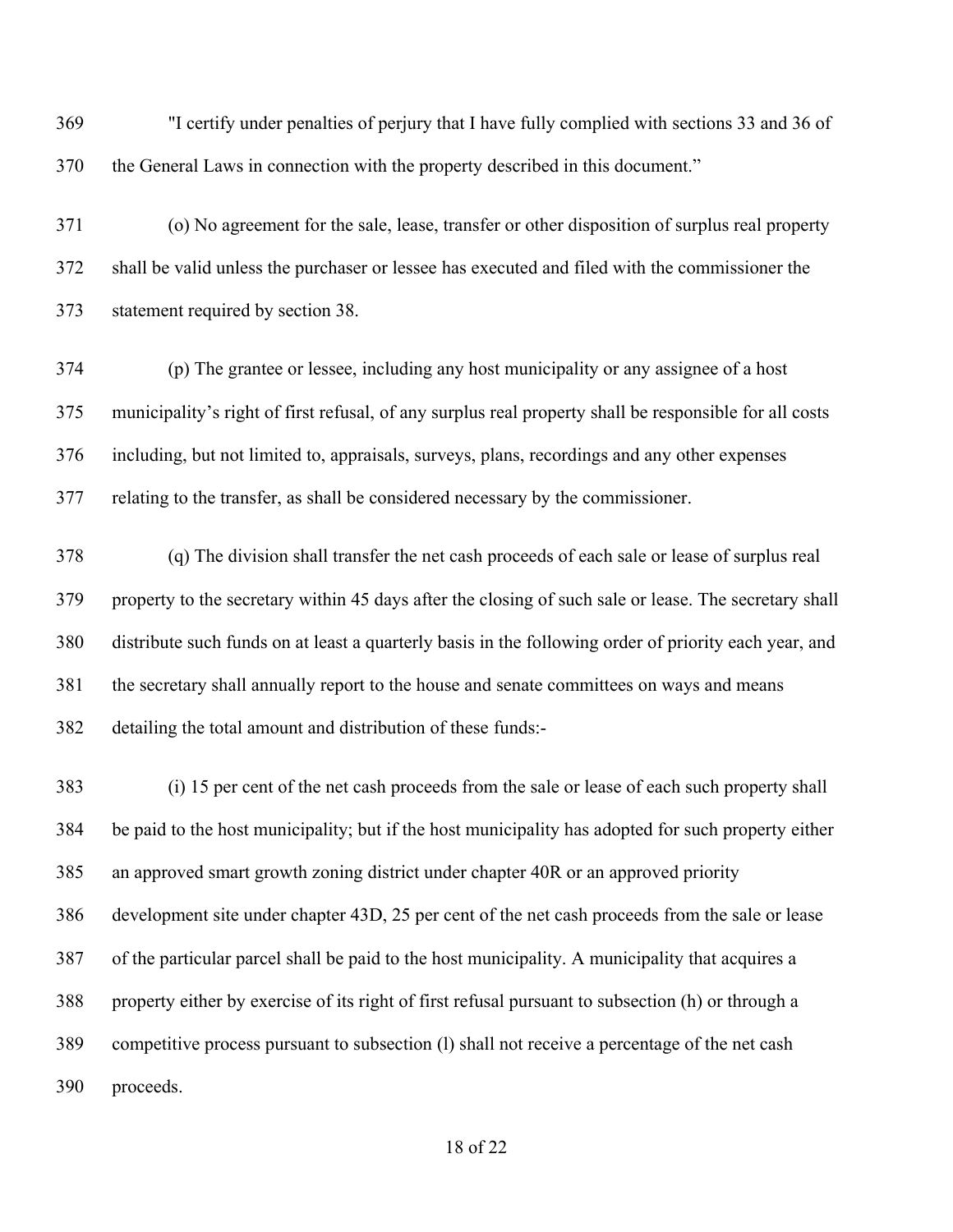| 391 | If a host municipality fails to close on a surplus real property due solely to a failure to       |
|-----|---------------------------------------------------------------------------------------------------|
| 392 | receive an affirmative vote on a debt exclusion ballot question to raise funds to acquire a       |
| 393 | particular parcel under section 21C of chapter 59, the host municipality shall remain eligible to |
| 394 | receive its share of the net cash proceeds.                                                       |
| 395 | (ii) After distribution of net cash proceeds under clause (i), 50 per cent of the remaining       |
| 396 | net cash proceeds shall be deposited in the Smart Growth Housing Trust Fund and 50 per cent       |
| 397 | shall be deposited in the Capital Projects Fund established by section 2YYY of chapter 29.        |
| 398 | (r) Section 43I shall not apply to surplus real property disposed by the commissioner             |
| 399 | under this section. Notwithstanding any provision of this section to the contrary, the            |
| 400 | commissioner, in an emergency situation which poses a threat to the public safety or health and   |
| 401 | upon request by a municipality, may permit, license, rent or otherwise allow occupancy to such    |
| 402 | municipality of any surplus real property, not disposed, on a temporary and at-will basis and on  |
| 403 | such other appropriate and consistent terms as established by the commissioner; but this          |
| 404 | occupancy shall not exceed a period of 6 months, and the commissioner, within 10 days of any      |
| 405 | permitted municipal use, shall certify in writing that an emergency exists and submits the        |
| 406 | certification to the governor and the house and senate chairmen of the ways and means             |
| 407 | committees.                                                                                       |
|     |                                                                                                   |

 (s) The disposition of any real property subject to section 7E of chapter 81 shall not be 409 subject to subsections (c), (d), (e), (f), (g), (h),(i), (j) or (q) of this section. The division shall distribute funds from the net cash proceeds of any sale of such property to the department of highways.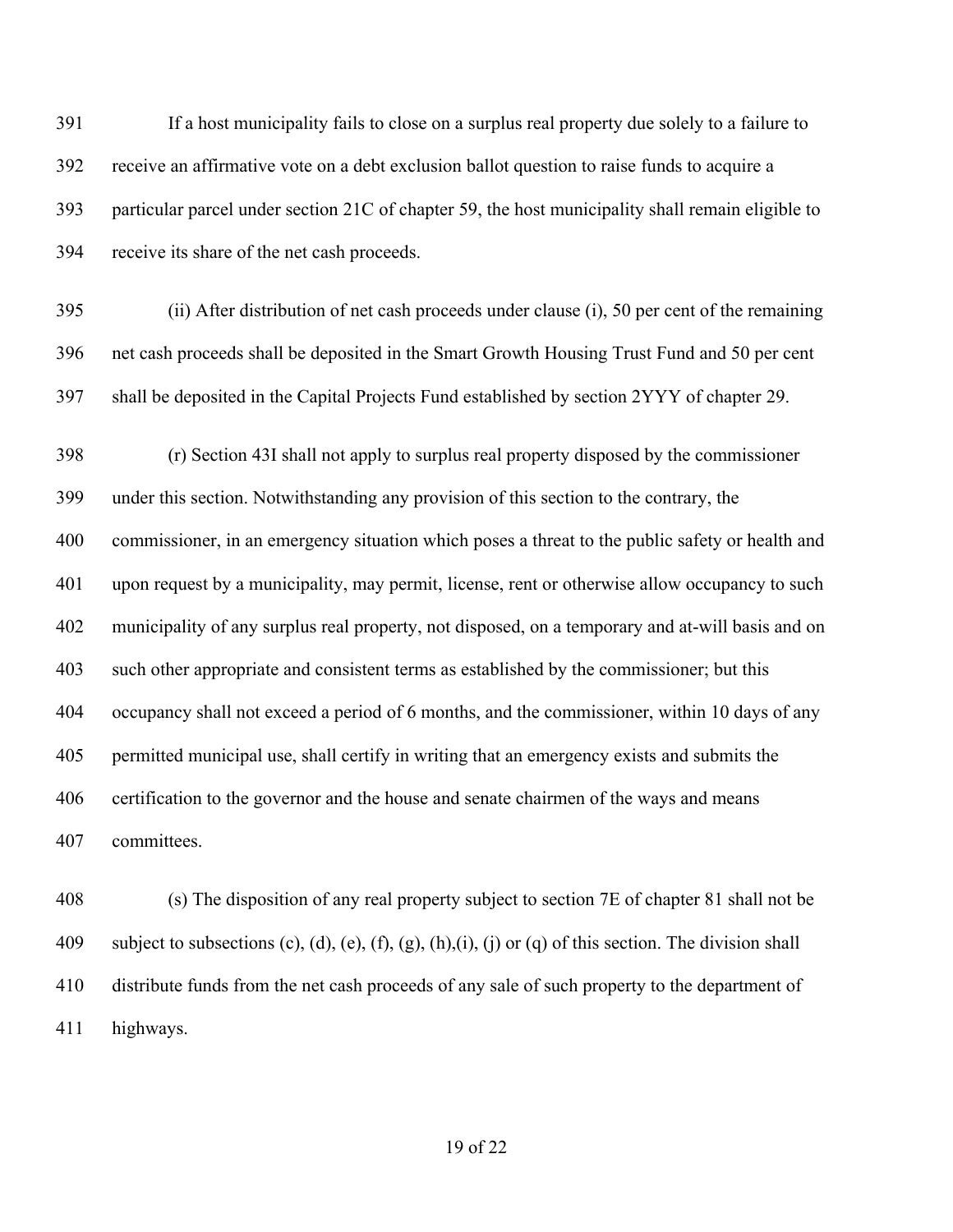(t) The commissioner may enter into agreements for the direct public use of surplus real property by public agencies other than state agencies, for a term not to exceed 5 years. Such agreement shall prohibit subsequent conveyance of interest in the property by the public agency to another party. The commissioner shall notify the house and senate committees on ways and means and the joint committee on state administration 30 days prior to the final authorization of any such agreement. The notification shall include the commissioner's report on recommended reuse restrictions. In no event shall any such agreement be made when the general court is not in session.

 (u) Notwithstanding this section, leases for agricultural purposes on land owned by the commonwealth shall be made for a term of not more than 5 years, and the renewal date for such leases shall not be less than 1 year prior to the end of the lease period. Holders of such leases shall be given the opportunity to renew such leases for a consideration equal to the current lease amount plus an escalation amount to be established annually by the commissioner for application to all such leases.

 (v) For bills which authorize the sale, transfer, or other disposition of any state-owned real property filed by persons other than the commissioner of capital asset management and maintenance, the clerk of the house of representatives and the clerk of the senate shall, within 10 days of the filing, forward a copy of the bill to the commissioner. Within 90 days of the receipt of the copy, the commissioner shall submit in writing a report to the commissioner of administration, the legislative committee before which the bill is pending, and the joint committee on state administration together with a recommendation for either the approval or the disapproval of the bill and his reasons therefore.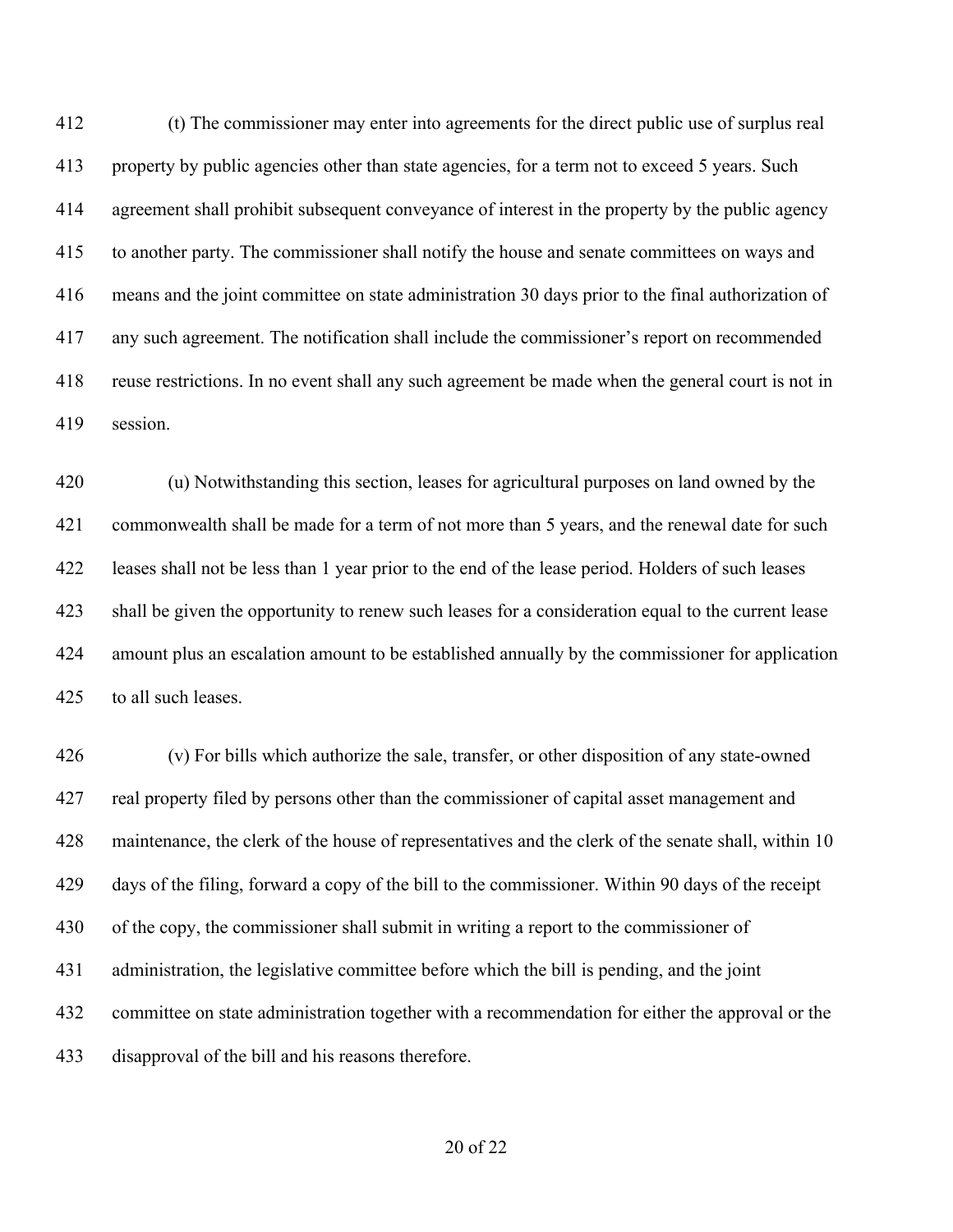If the commissioner is recommending the approval of a bill proposing the disposition of a parcel exceeding 2 acres, the report shall include: (1) a description of the property including its current use, structures, and approximate metes and bounds; (2) the value of the property, determined through procedures customarily accepted by the appraising profession as valid for such purposes, calculated both for (a) the highest and best use of the property as currently encumbered and (b) uses and encumbrances that would be imposed by the bill if enacted; (3) all current and foreseeable direct public uses identified by following the division's procedures for such purposes as they apply to the property to be disposed (4) other potential public and private uses of the property; and (5) any other information the general court may require.

 The commissioner shall expeditiously review and recommend approval or disapproval of any proposal to the general court for the sale, rental or other disposition of real property acquired on behalf of state agencies, and shall dispose of real property as mandated by the general court. All legislation submitted to the general court by the division of capital asset management and maintenance requesting authorization to convey or transfer real property under its jurisdiction shall be accompanied by a full report outlining the division's reasons for pursuing the conveyance or transfer.

 (w) The commissioner shall maintain, for a period of at least 6 years next following disposition of real property pursuant to this section, a file containing a copy of each document necessary to establish fulfillment of the requirements this section, provided, however, that any documents reflecting the value of the real property established by the commissioner and any independent appraisals used to establish that value, shall be exempted from the definition of "public records" appearing in section 7 of chapter 4 of the general laws until the disposition of the real property has been completed.